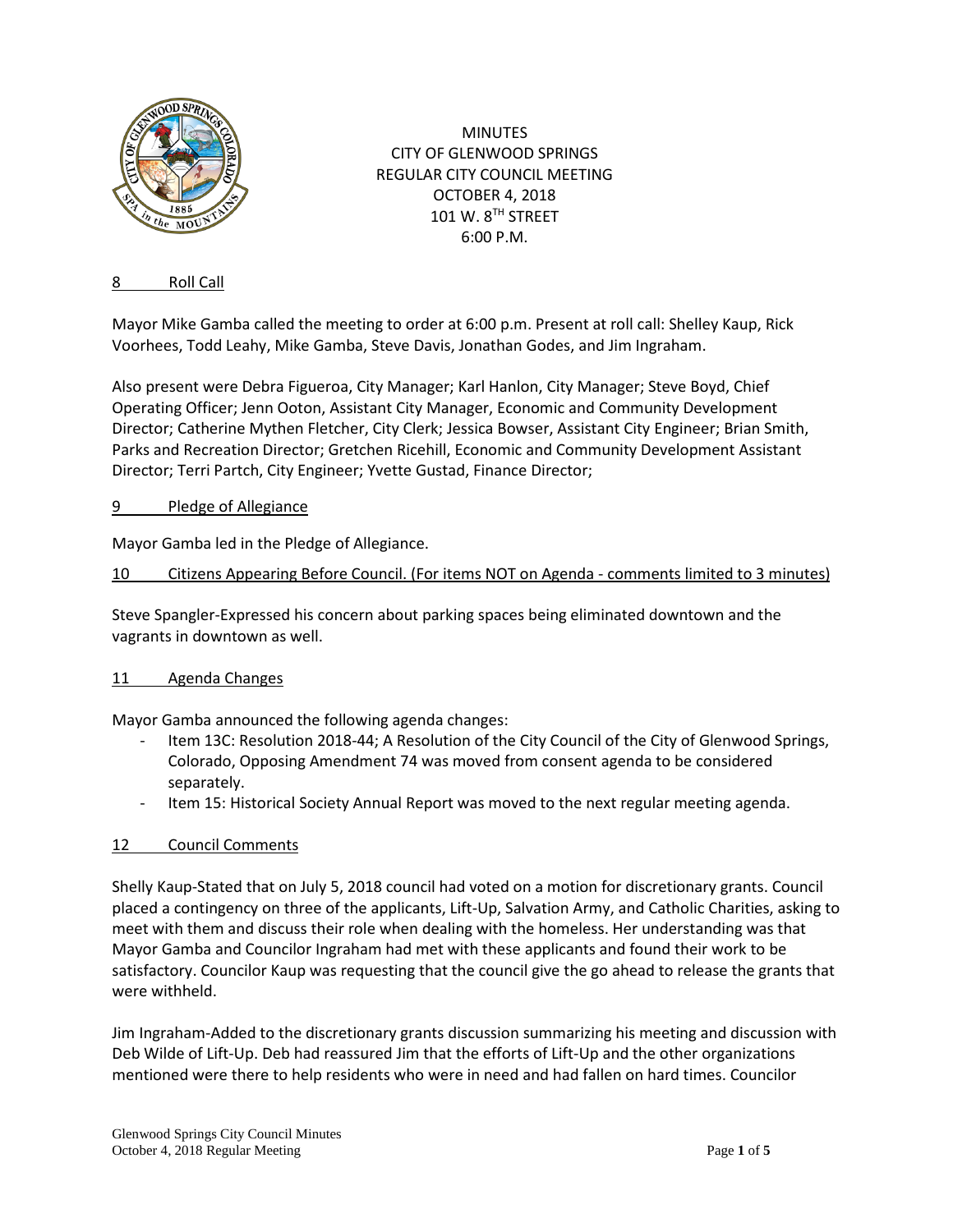Ingraham also requested from Ms. Wilde that those organizations come to a council meeting and assure council of their intentions.

*Councilor Ingraham moved, seconded by Mayor Pro-Tem Leahy, to release \$2,500 dollars to each of the three organizations that had previously withheld discretionary grants, and to ask that those organizations come before Council to discuss their programs and give us reassurances that the funds are not being spent to create more problems in the community before the release of further funds*

# *Motion passed unanimously*

#### Vacation Rentals:

Jonathan Godes-Asked for staff to bring back an ordinance for a one year moratorium for any new vacation rental permits.

Mayor Gamba opened the item for public comment.

Chris Clark-spoke about his concern on vacation rentals and a need for better regulations in order to keep the character of the city.

Christian Henny-stated that there were several comments that council had made that he agreed with, first and foremost he wanted council to think about the community of Glenwood and maintaining that sense of community.

Mayor Gamba closed public comment.

#### 13 Consent Agenda

- A. Urban Renewal Legal Services
- B. Letter of Support for RFSD's Grant Application of Colorado Safe Routes to School
- C. Resolution 2018-44; A Resolution of the City Council of the City of Glenwood Springs, Colorado, Opposing Amendment 74
- D. Ordinance No 22, Series of 2018; An Ordinance of the City of Glenwood Springs, Colorado, Amending the Powers and Administration of the Glenwood Springs Downtown Development Authority. (SECOND READING)
- E. Amendment to Meadows Tax Incentive Agreement

#### *Councilor Voorhees moved, seconded by Councilor Kaup, to approve the consent agenda.*

#### *Motion passed unanimously*

13C Resolution 2018-44; A Resolution of the City Council of the City of Glenwood Springs, Colorado, Opposing Amendment 74

Councilor Davis stated that he had requested resolution 2018-44 be pulled from the consent agenda. Karl Hanlon explained briefly what Amendment 74 would do if it was passed.

Mayor Gamba opened the item for public comment no comments were noted. Mayor Gamba closed public comment.

# *Councilor Kaup moved, seconded by Councilor Ingraham, to approve Resolution 2018-44*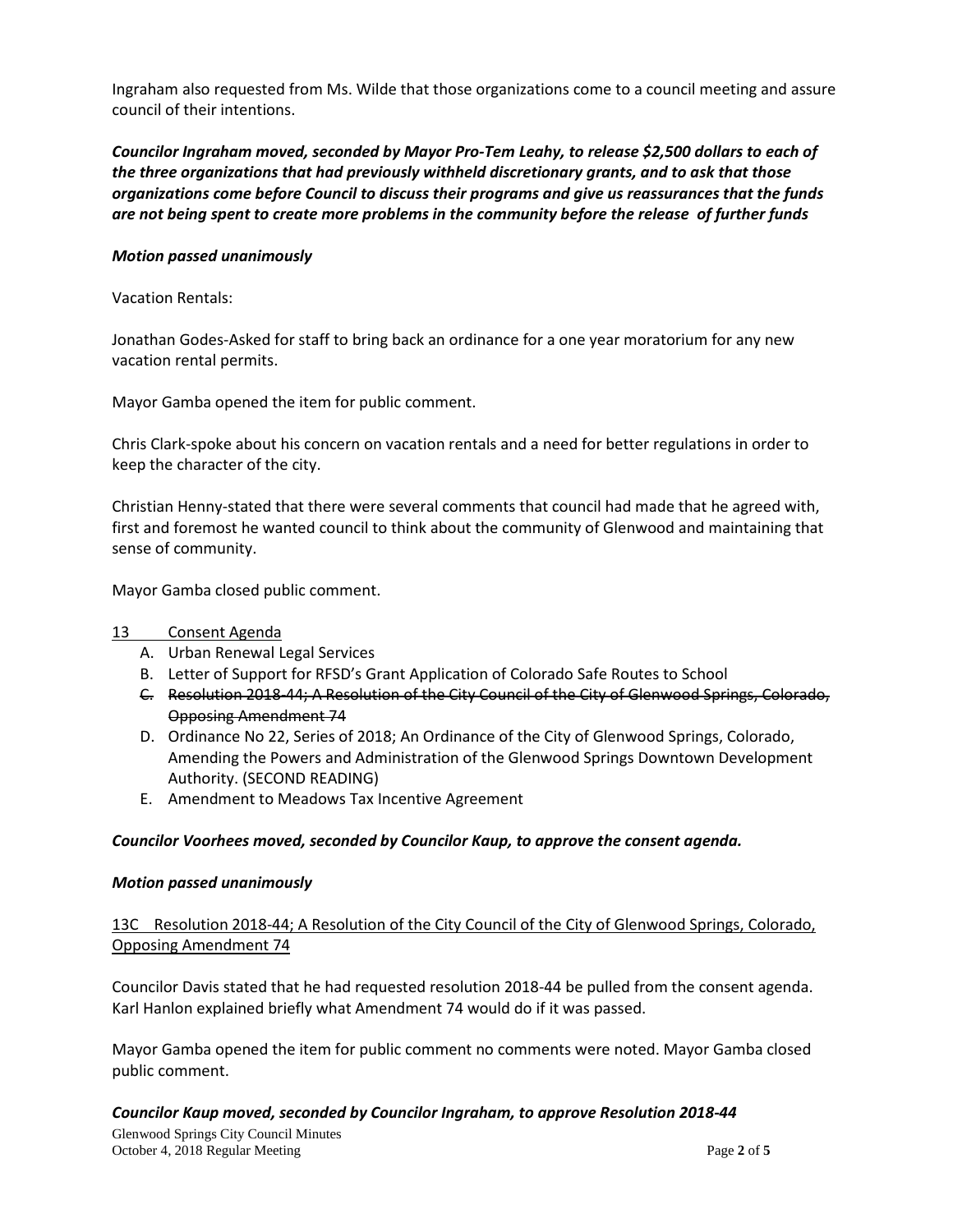# *Motion passed unanimously*

#### 14 Hanging Lake Contract

Debra Figueroa explained that staff had been working with the Forest Service for several months to design an operational reservation system and shuttle service that leaves from one or more locations in Glenwood Springs. To ensure staff had as many options as possible and everyone had an opportunity to participate staff prepared a Request for Qualifications, expected to be released the next week and responses would be due in mid-November.

Mayor Gamba opened the item for public comment no comments were noted. Mayor Gamba closed public comment.

*Councilor Ingraham moved, Seconded by Councilor Godes, to approve the contract between the City of Glenwood Springs and the USDA Forest Service White River National Forest with respect to hanging lake.*

#### *Motion passed unanimously*

#### 15 Historical Society Annual Report

This item was moved to the October 18, 2018 regular meeting

#### 16 27<sup>th</sup> Street Bridge Replacement Notice to Award

Jessica Bowser presented to council the bids that were received by the City at the September 21, 2018 public bid opening for the  $27<sup>th</sup>$  Street Bridge Replacement. The apparent low bid came from Ralph L. Wadsworth with a bid of \$9,835,123.35. The City could jeopardize almost \$2.6 million dollars in grant funding if this project is delayed or cancelled. The rejection of this funding could potentially jeopardize future grant application eligibility with DOLA and FHWA Off-System Bridge.

Mayor Gamba opened the item for public comment no comments were noted. Mayor Gamba closed public comment.

# *Councilor Godes moved, seconded by councilor Kaup, to approve the 27th Street Bridge Construction Contract as recommended by staff with CDOT concurrence to the apparent low bid to Ralph L. Wadsworth*

# *Motion passed unanimously*

# 17 Resolution 2018-43; A Resolution of the City Council of the City of Glenwood Springs, Colorado, Adoption Parks Rules and Regulations

Brian Smith spoke to council about the new rules and regulations for the City's parks. There has not been a formal adoption of a general set of governing rules and regulations beyond a few prohibited acts as stated in 090.030.050 of the code. Seeing inconsistent information among various rule signs posted at the City's Parks and the difficulty in which the Police Department is tasked with enforcing these noncodified rules, staff have worked with the Parks and Recreation Commission to review and formulate general rules and regulations for formal adoption by the City Council.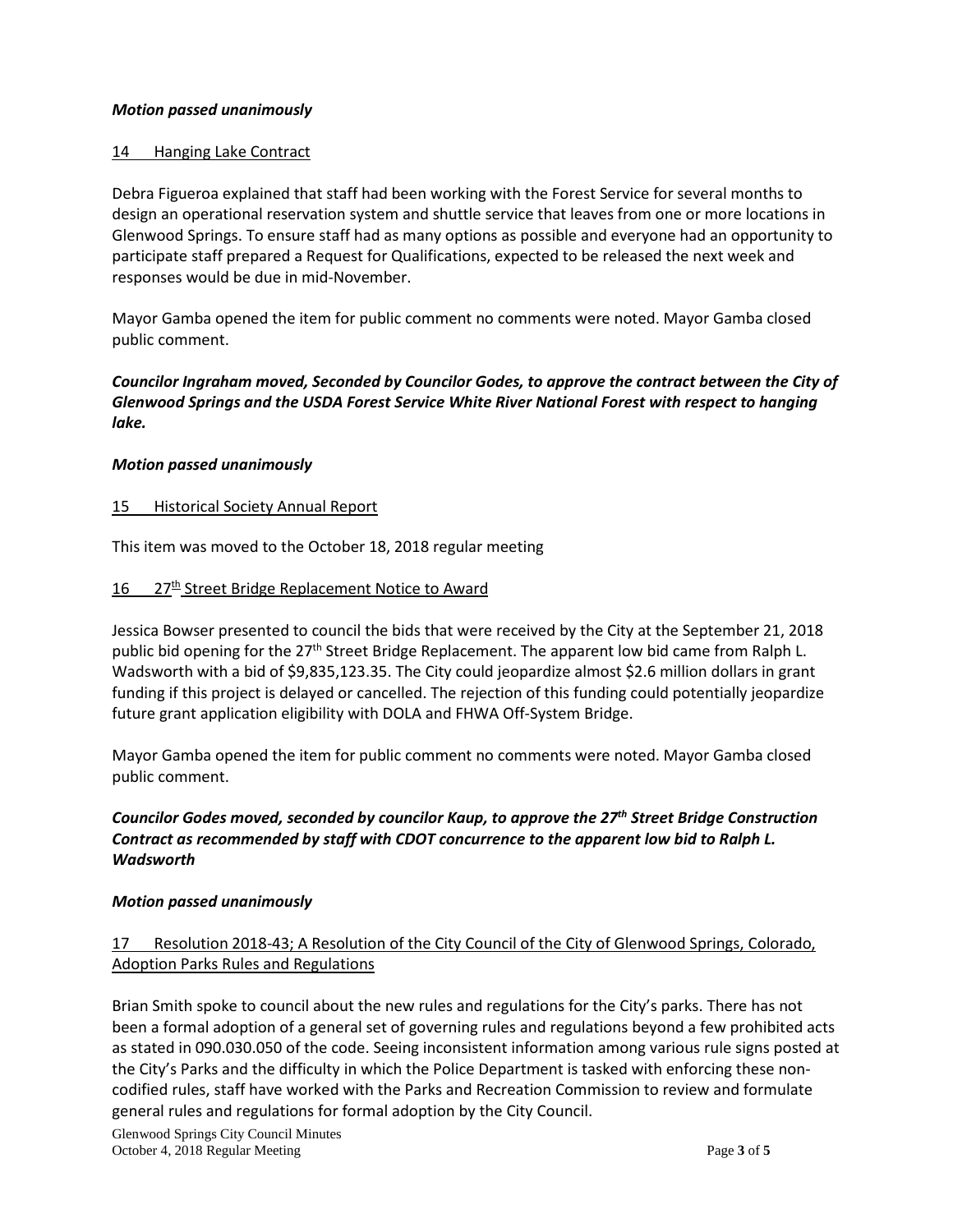Mayor Gamba opened the item for public comment.

Pat Gratis-Spoke to council expressing that the address on the sign for Veltus Park was incorrect and wanted the address updated.

Mayor Gamba closed public comment.

# *Councilor Kaup moved, seconded by councilor Davis, to approve Resolution 2018-43; A Resolution of the City Council of the City of Glenwood Springs, Colorado, Adopting Parks Rules and Regulations.*

# *Motion passed unanimously*

# 18 Resolution 2018-41; A Resolution of the City Council f the City of Glenwood Springs, Colorado, Adopting the Garfield County Hazard Mitigation Plan

Gretchen Ricehill and Terri Partch explained to council that in 2000, US Congress passed the Disaster Mitigation Act which requires that state and local governments develop a hazard mitigation plan to be eligible for Federal Emergency Management pre- and post-disaster mitigation funding. Garfield County took the lead and, in consultation with the county's jurisdictions and fire districts, prepared a multijurisdictional Hazard Mitigation Plan, which the Board of County Commissioners adopted in late fall 2017. The City is required to adopt the plan by resolution to qualify for Federal pre- and post-disaster mitigation funding. Funding sources include FEMA's Hazard Mitigation Grant Program, Pre-Disaster Mitigation Program, and the Flood Mitigation Assistance Program.

Mayor Gamba opened the item for public comment no comments were noted. Mayor Gamba closed public comment.

# *Councilor Ingraham moved, seconded by councilor Davis, to approve Resolution 2018-41 to adopt the Garfield County Hazard Mitigation Plan*

# *Motion passed unanimously*

# 19 Budget Discussion

Steve Boyd spoke to council about the budget for 2019. Council attended its  $3^{rd}$  and final work session concerning the budget for next year and Mr. Boyd believed that staff had a firm understanding on where council stood. He explained the next step would be to submit the budget and they allow for public inspection starting the following day and a public hearing would be held two weeks from this meeting for any public to speak on the budget. After this hearing Council can make changes to the budget as they see fit, after which Council would adopt the budget at the first meeting in November.

Mayor Gamba opened the item for public comment no comments were noted. Mayor Gamba closed public comment.

*Councilor Kaup moved, seconded by councilor Godes, to shift \$60,000 from the Tourism and Promotion to the A and I budget to go towards the maintenance of downtown and make a request to the DDA to ask them to designate \$40,000 for the same use*

# *Motion passed*